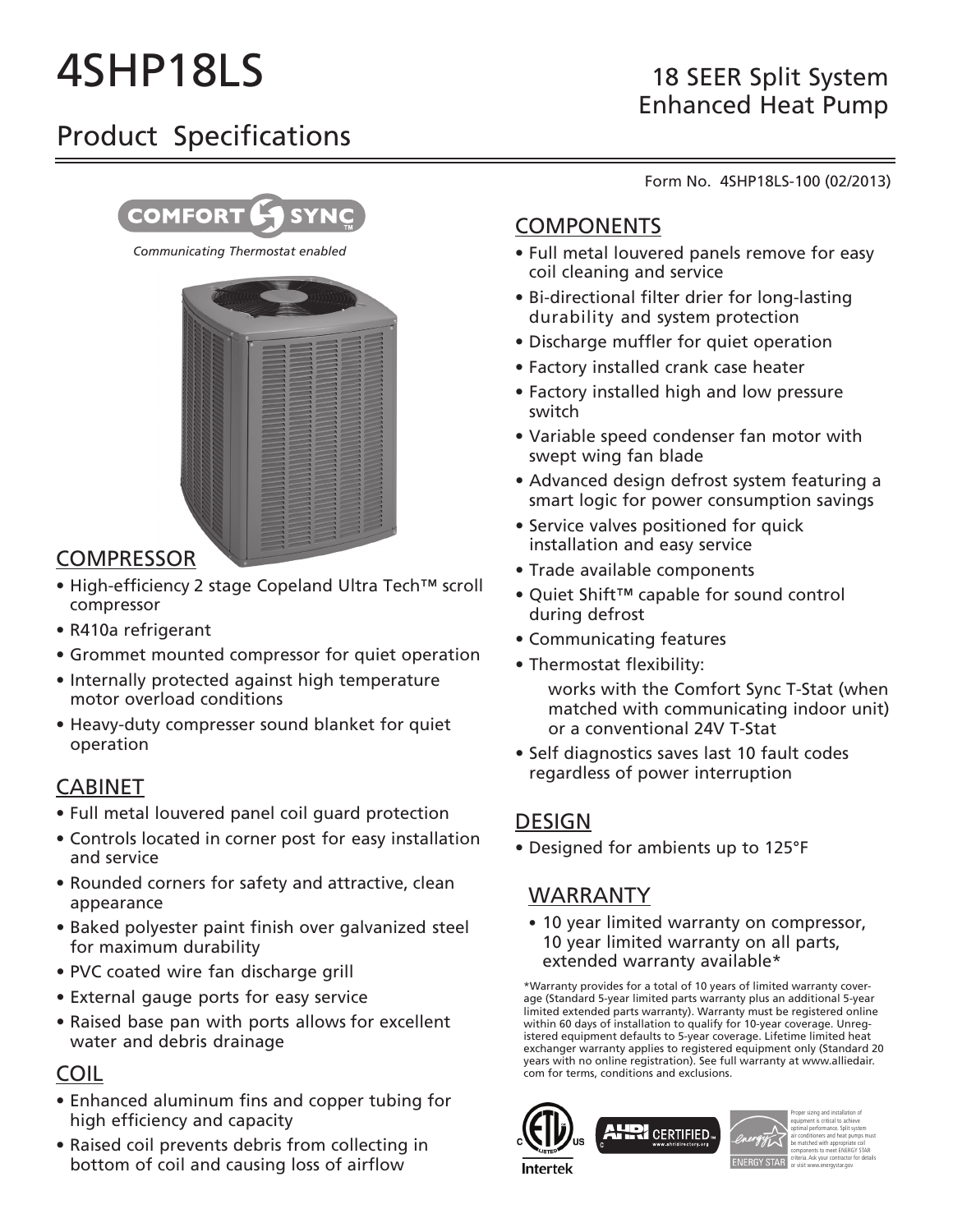#### Model Number Guide



#### Physical and Electrical

|                |                      |                  | Min.            | Max.<br>Over                |      | Compressor               |                                                   | <b>Fan Motor</b>               |     | Refrigerant<br>Line Connections |                        | Refrig.         |                  |  |
|----------------|----------------------|------------------|-----------------|-----------------------------|------|--------------------------|---------------------------------------------------|--------------------------------|-----|---------------------------------|------------------------|-----------------|------------------|--|
| Model          | VoLSage/Hz/<br>Phase | VoLSage<br>Range | Circuit<br>Amp. | current<br>Device<br>(amps) | Load | Rated   Locked <br>Rotor | Rated<br>Load<br>$ \text{(amps)}  \text{(amps)} $ | Rated Nom.<br>HP<br><b>RPM</b> |     | Liquid<br>O.D.<br>(in.)         | Vapor<br>0.D.<br>(in.) | Charge<br>(oz.) | Weight<br>(lbs.) |  |
| 4SHP18LS124P-1 | 230-60/1             | 216-253          | 15.6            | 25                          | 10.2 | 52                       |                                                   | 1/3                            | 825 | 3/8                             | 7/8                    | 300             | 341              |  |
| 4SHP18LS136P-1 | 230-60/1             | 216-253          | 23.7            | 40                          | 16.6 | 82                       | .6                                                | 1/3                            | 825 | 3/8                             | 7/8                    | 283             | 338              |  |
| 4SHP18LS148P-1 | 230-60/1             | 216-253          | 29.3            | 50                          | 21.1 | 96                       | .8                                                | 1/3                            | 825 | 3/8                             | 7/8                    | 262             | 338              |  |
| 4SHP18LS160P-1 | 230-60/1             | 216-253          | 34.4            | 60                          | 25.6 | 118                      | .8                                                | 1/3                            | 825 | 3/8                             | 7/8                    | 274             | 361              |  |

## Sound Ratings

| Model No.      | Sound<br>Rating<br>dBA |
|----------------|------------------------|
| 4SHP18LS124P-1 | 72                     |
| 4SHP18LS136P-1 | 75                     |
| 4SHP18LS148P-1 | 75                     |
| 4SHP18LS160P-1 | 75                     |

### Dimensions (in.)

| Model No.      |       |       |    |
|----------------|-------|-------|----|
| 4SHP18LS124P-1 | 35.66 | 37.66 | 44 |
| 4SHP18LS136P-1 | 35.66 | 37.66 | 44 |
| 4SHP18LS148P-1 | 35.66 | 37.66 | 44 |
| 4SHP18LS160P-1 | 35.66 | 37.66 | 44 |

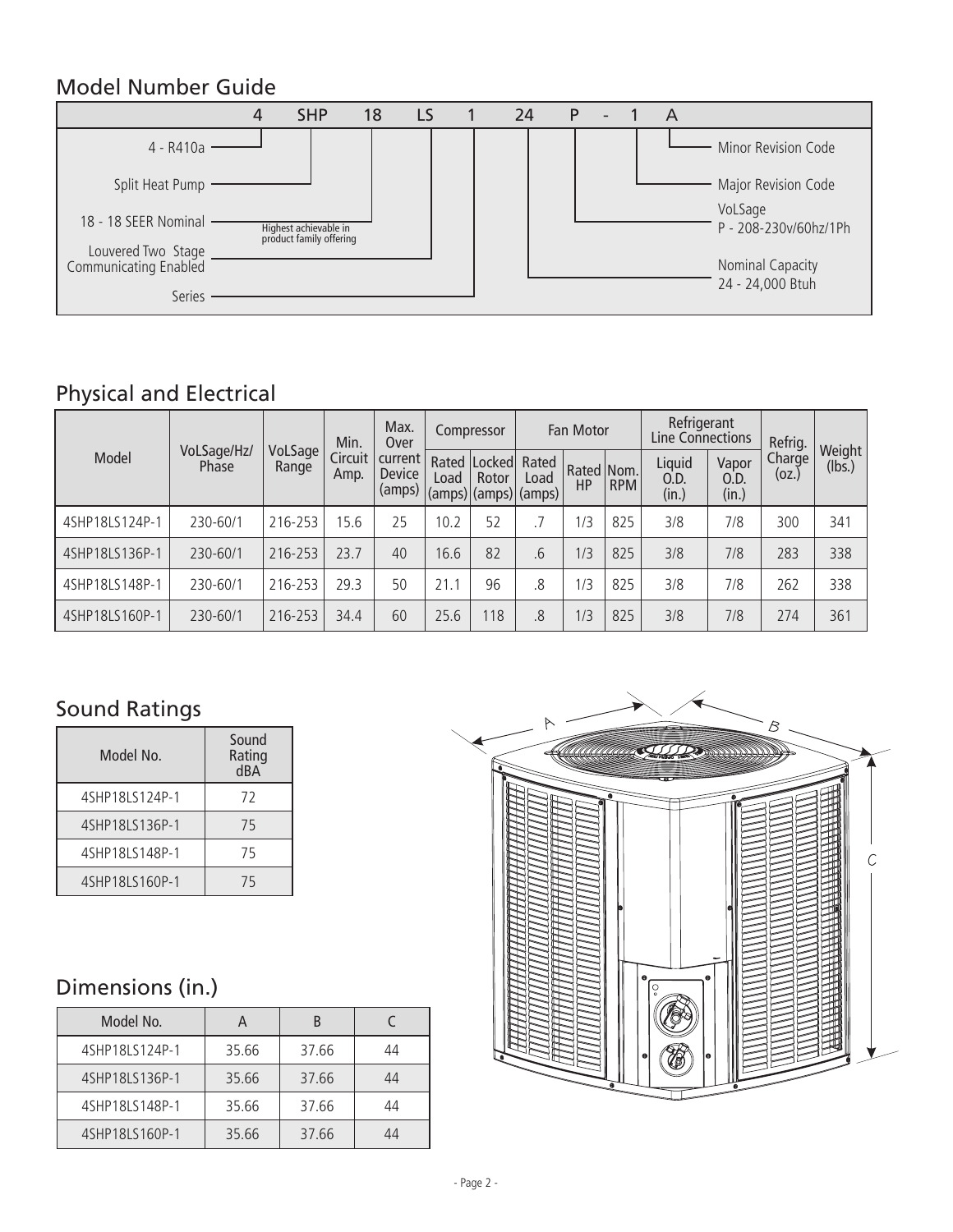## Cooling Performance with Air Handlers and Furnaces 24, 36

|                  | Indoor Model                   | Cooling                        |             |      |                                       |                               | Heating     |             |     |             | Refrigerant<br>Connection |            |                   | Refrig.<br>Line<br>Size |         | Indoor<br>Expansion<br>Device |         |        |                     |            |
|------------------|--------------------------------|--------------------------------|-------------|------|---------------------------------------|-------------------------------|-------------|-------------|-----|-------------|---------------------------|------------|-------------------|-------------------------|---------|-------------------------------|---------|--------|---------------------|------------|
| Outdoor<br>Model | Evaporator Coil                |                                |             |      |                                       |                               |             | 47          |     | 17          |                           | <b>CFM</b> | Outdoor           |                         | Indoor  |                               |         |        |                     |            |
|                  | or<br>Air Handler <sup>2</sup> | <b>Furnaces</b>                | <b>SEER</b> | EER  | ARI<br>Rated<br>Capacity <sup>1</sup> | Rated<br>Sensible<br>Capacity | <b>HSPF</b> | <b>Btuh</b> | COP | <b>Btuh</b> | COP                       |            | Suction<br>Liquid |                         | Suction | Liquid                        | Suction | Liquid | Piston <sup>2</sup> | <b>TXV</b> |
|                  | $E(U, C, H)$ 1P49C             | EFV16CC                        | 17.0        | 13.0 | 24,000                                | 18,500                        | 9.0         | 22,000      | 4.0 | 13,000      | 2.60                      | 900        | 7/8               | 3/8                     | 7/8     | 3/8                           | 7/8     | 3/8    | ΝA                  | H4TXV01    |
|                  | E(U,C,H)1P49C                  | A95UH2V090C12S                 | 16.5        | 13.0 | 24,000                                | 18,500                        | 8.5         | 22,000      | 4.0 | 13,000      | 2.60                      | 900        | 7/8               | 3/8                     | 7/8     | 3/8                           | 7/8     | 3/8    | ΝA                  | H4TXV01    |
|                  | E(U,C,H)1P49C                  | A95UH2V090C16S                 | 16.5        | 13.0 | 24,000                                | 18,500                        | 8.5         | 22,000      | 4.0 | 13,000      | 2.60                      | 900        | 7/8               | 3/8                     | 7/8     | 3/8                           | 7/8     | 3/8    | ΝA                  | H4TXV01    |
| 4SHP18LS<br>124P | E(U,C,H)1P49C                  | A96UHMV090C12<br>A97USMV090C12 | 16.5        | 13.0 | 24,000                                | 18,500                        | 8.5         | 22,000      | 4.0 | 13,000      | 2.60                      | 900        | 7/8               | 3/8                     | 7/8     | 3/8                           | 7/8     | 3/8    | ΝA                  | H4TXV01    |
|                  | E(U,C,H)1P49C                  | LBR,LUF*****V14                | 16.5        | 13.0 | 24,000                                | 18,500                        | 8.5         | 22,000      | 4.0 | 13,000      | 2.60                      | 900        | 7/8               | 3/8                     | 7/8     | 3/8                           | 7/8     | 3/8    | <b>NA</b>           | H4TXV01    |
|                  | E(U,C,H)1P49C                  | LHF,LHR,LUF*****V12            | 16.5        | 13.0 | 24,000                                | 18,500                        | 8.5         | 22,000      | 4.0 | 13,000      | 2.60                      | 900        | 7/8               | 3/8                     | 7/8     | 3/8                           | 7/8     | 3/8    | ΝA                  | H4TXV01    |
|                  | E(U,C,H)1P49C                  | LUF,LBF,LBR*****V14            | 16.5        | 13.0 | 24,000                                | 18,500                        | 8.5         | 22,000      | 4.0 | 13,000      | 2.60                      | 900        | 7/8               | 3/8                     | 7/8     | 3/8                           | 7/8     | 3/8    | <b>NA</b>           | H4TXV01    |
|                  | BCS2M48@00NA1P                 |                                | 17.0        | 12.5 | 35,000                                | 26,300                        | 8.5         | 34,000      | 3.5 | 22,000      | 2.70                      | 1,200      | 7/8               | 3/8                     | 7/8     | 3/8                           | 7/8     | 3/8    | ΝA                  | H4TXV01    |
|                  | E(U, C, H) 1P62C               | EFV16CC                        | 17.0        | 12.5 | 35,000                                | 26,300                        | 8.5         | 34,000      | 3.5 | 22,000      | 2.70                      | 1,200      | 7/8               | 3/8                     | 7/8     | 3/8                           | 7/8     | 3/8    | ΝA                  | H4TXV01    |
|                  | E(U, C, H) 1P62C               | A80+2V110C20                   | 17.0        | 13.0 | 35,000                                | 26,300                        | 9.0         | 34,000      | 3.5 | 22,000      | 2.70                      | 1,200      | 7/8               | 3/8                     | 7/8     | 3/8                           | 7/8     | 3/8    | ΝA                  | H4TXV01    |
|                  | E(U, C, H) 1P62C               | A80#2V090C20                   | 17.0        | 13.0 | 35,000                                | 26,300                        | 9.0         | 34,000      | 3.5 | 22,000      | 2.70                      | 1,200      | 7/8               | 3/8                     | 7/8     | 3/8                           | 7/8     | 3/8    | ΝA                  | H4TXV01    |
|                  | E(U, C, H) 1P62C               | A80#2V110C20                   | 17.0        | 13.0 | 35,000                                | 26,300                        | 8.5         | 34,000      | 3.5 | 22,000      | 2.70                      | 1,200      | 7/8               | 3/8                     | 7/8     | 3/8                           | 7/8     | 3/8    | ΝA                  | H4TXV01    |
|                  | E(U, C, H) 1P62C               | A95DF1E090C16S                 | 17.0        | 13.0 | 35,000                                | 26,300                        | 8.5         | 34,000      | 3.5 | 22,000      | 2.70                      | 1,200      | 7/8               | 3/8                     | 7/8     | 3/8                           | 7/8     | 3/8    | <b>NA</b>           | H4TXV01    |
|                  | E(U, C, H) 1P62C               | A95DF2V090C20S                 | 17.0        | 13.0 | 35,000                                | 26,300                        | 9.0         | 34,000      | 3.5 | 22,000      | 2.70                      | 1,200      | 7/8               | 3/8                     | 7/8     | 3/8                           | 7/8     | 3/8    | ΝA                  | H4TXV01    |
|                  | E(U, C, H) 1P62C               | A95DF2V110C20S                 | 17.0        | 13.0 | 35,000                                | 26,300                        | 9.0         | 34,000      | 3.5 | 22,000      | 2.70                      | 1,200      | 7/8               | 3/8                     | 7/8     | 3/8                           | 7/8     | 3/8    | ΝA                  | H4TXV01    |
|                  | E(U, C, H) 1P62C               | A95UH1E090C16S                 | 17.0        | 13.0 | 35,000                                | 26,300                        | 8.5         | 34,000      | 3.5 | 22,000      | 2.70                      | 1,200      | 7/8               | 3/8                     | 7/8     | 3/8                           | 7/8     | 3/8    | ΝA                  | H4TXV01    |
|                  | E(U, C, H) 1P62C               | A95UH2V090C12S                 | 17.0        | 13.0 | 35,000                                | 26,300                        | 9.0         | 34,000      | 3.5 | 22,000      | 2.70                      | 1,200      | 7/8               | 3/8                     | 7/8     | 3/8                           | 7/8     | 3/8    | ΝA                  | H4TXV01    |
| 4SHP18LS         | E(U, C, H) 1P62C               | A95UH2V090C16S                 | 17.0        | 13.0 | 35,000                                | 26,300                        | 8.5         | 34,000      | 3.5 | 22,000      | 2.70                      | 1,200      | 7/8               | 3/8                     | 7/8     | 3/8                           | 7/8     | 3/8    | ΝA                  | H4TXV01    |
| 136P             | E(U, C, H) 1P62C               | A95UH2V090C20S                 | 17.0        | 13.0 | 35,000                                | 26,300                        | 9.0         | 34,000      | 3.5 | 22,000      | 2.70                      | 1,200      | 7/8               | 3/8                     | 7/8     | 3/8                           | 7/8     | 3/8    | <b>NA</b>           | H4TXV01    |
|                  | E(U,C,H)1P62C                  | A95UH2V110C16S                 | 17.0        | 13.0 | 35,000                                | 26,300                        | 9.0         | 34,000      | 3.5 | 22,000      | 2.70                      | 1,200      | 7/8               | 3/8                     | 7/8     | 3/8                           | 7/8     | 3/8    | <b>NA</b>           | H4TXV01    |
|                  | E(U, C, H) 1P62C               | A96DFMV090C16<br>A99DSMV090C16 | 17.0        | 13.0 | 35,000                                | 26,300                        | 9.0         | 34,000      | 3.5 | 22,000      | 2.70                      | 1,200      | 7/8               | 3/8                     | 7/8     | 3/8                           | 7/8     | 3/8    | NA.                 | H4TXV01    |
|                  | E(U, C, H) 1P62C               | A96DFMV090C20<br>A97DSMV090C20 | 17.0        | 13.0 | 35,000                                | 26,300                        | 9.0         | 34,000      | 3.5 | 22,000      | 2.70                      | 1,200      | 7/8               | 3/8                     | 7/8     | 3/8                           | 7/8     | 3/8    | ΝA                  | H4TXV01    |
|                  | E(U, C, H) 1P62C               | A96DFMV110C20<br>A97DSMV110C20 | 17.0        | 13.0 | 35,000                                | 26,300                        | 9.0         | 34,000      | 3.5 | 22,000      | 2.70                      | 1,200      | 7/8               | 3/8                     | 7/8     | 3/8                           | 7/8     | 3/8    | ΝA                  | H4TXV01    |
|                  | E(U, C, H) 1P62C               | A96UHMV090C12<br>A97USMV090C12 | 17.0        | 13.0 | 35,000                                | 26,300                        | 9.0         | 34,000      | 3.5 | 22,000      | 2.70                      | 1,200      | 7/8               | 3/8                     | 7/8     | 3/8                           | 7/8     | 3/8    | ΝA                  | H4TXV01    |
|                  | E(U, C, H) 1P62C               | A96UHMV090C16<br>A97USMV090C16 | 17.0        | 13.0 | 35,000                                | 26,300                        | 9.0         | 34,000      | 3.5 | 22,000      | 2.70                      | 1,200      | 7/8               | 3/8                     | 7/8     | 3/8                           | 7/8     | 3/8    | ΝA                  | H4TXV01    |
|                  | E(U, C, H) 1P62C               | A96UHMV110C20<br>A97USMV110C20 | 17.0        | 13.0 | 35,000                                | 26,300                        | 9.0         | 34,000      | 3.5 | 22,000      | 2.70                      | 1,200      | 7/8               | 3/8                     | 7/8     | 3/8                           | 7/8     | 3/8    | <b>NA</b>           | H4TXV01    |
|                  | E(U, C, H) 1P62C               | LBR.LUF*****V14                | 16.0        | 12.0 | 35,000                                | 26,300                        | 9.0         | 34,000      | 3.5 | 22,000      | 2.70                      | 1,200      | 7/8               | 3/8                     | 7/8     | 3/8                           | 7/8     | 3/8    | <b>NA</b>           | H4TXV01    |
|                  | E(U, C, H) 1P62C               | LHF,LHR,LUF*****V12            | 16.0        | 12.0 | 35,000                                | 26,300                        | 8.5         | 34,000      | 3.5 | 22,000      | 2.70                      | 1,200      | 7/8               | 3/8                     | 7/8     | 3/8                           | 7/8     | 3/8    | <b>NA</b>           | H4TXV01    |
|                  | E(U, C, H) 1P62C               | LUF,LBF,LBR*****V14            | 16.0        | 12.0 | 35,000                                | 26,300                        | 9.0         | 34,000      | 3.5 | 22,000      | 2.70                      | 1,200      | 7/8               | 3/8                     | 7/8     | 3/8                           | 7/8     | 3/8    | <b>NA</b>           | H4TXV01    |
|                  | $DE_{\alpha r}DC$              | Note:                          |             |      |                                       |                               |             |             |     |             |                           |            |                   |                         |         |                               |         |        |                     |            |

<sup>+</sup> DF or DS

# UH or US @ V or S

100...<br>1 Certified in accordance with Unitary Air Conditioner Certification Program, which is based on AHRI Standard 210/240<br>2 Beguired to achieve AHRI rating . If NA (Not Applicable) is in the piston column, then TXV is r

<sup>2</sup> Required to achieve AHRI rating. If NA (Not Applicable) is in the piston column, then TXV is required.

<sup>3</sup> A blower time delay relay is required to achieve AHRI rating. This feature is standard on all Allied Air Enterprises furnace and AH products.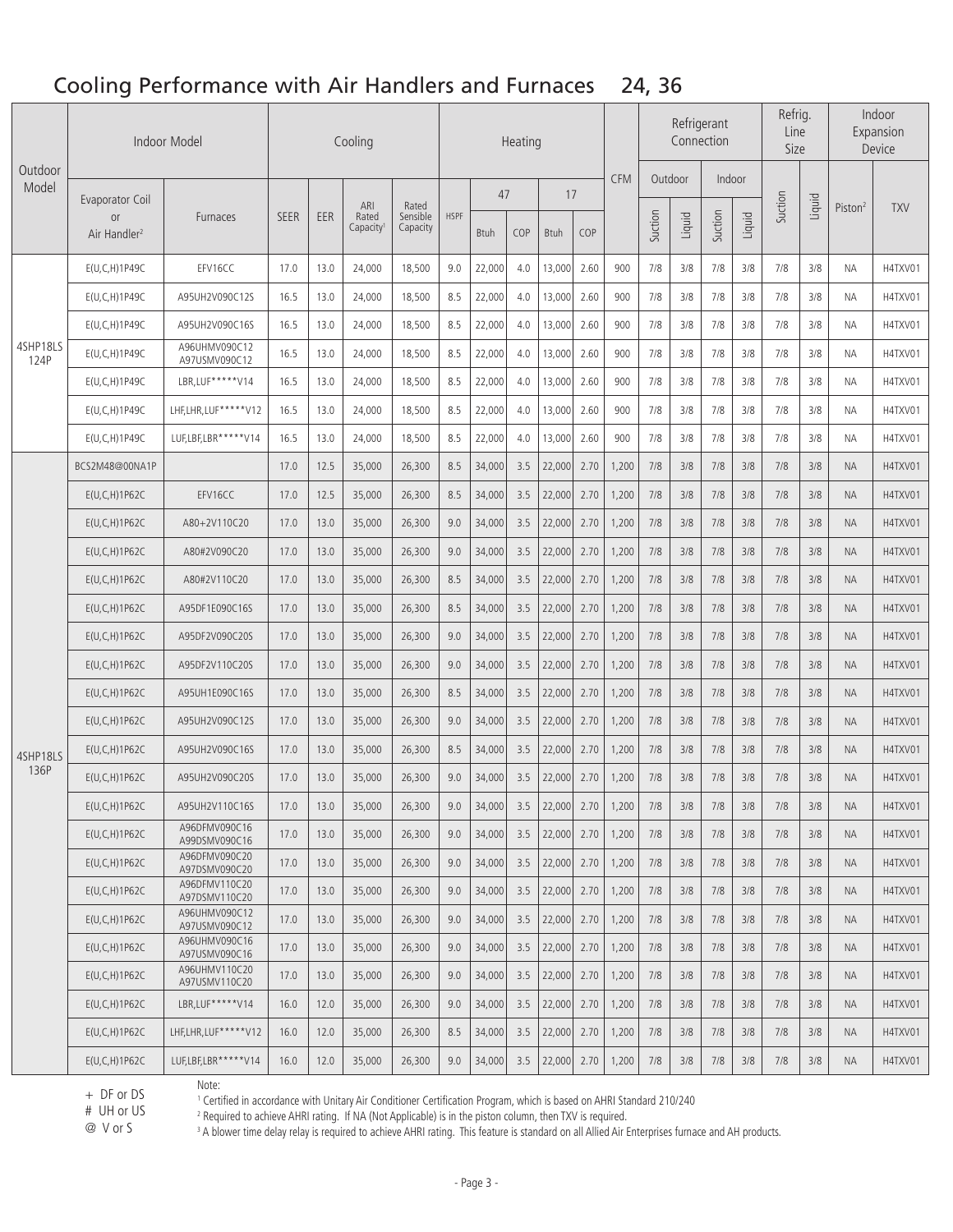# Cooling Performance with Air Handlers and Furnaces 48

| Indoor Model     |                                                   |                                |             |      | Cooling                               |                               |             | Heating     |     |             | Refrigerant<br>Connection |            |         |        | Refrig.<br>Line<br>Size |        | Indoor<br>Expansion<br>Device |        |                     |            |
|------------------|---------------------------------------------------|--------------------------------|-------------|------|---------------------------------------|-------------------------------|-------------|-------------|-----|-------------|---------------------------|------------|---------|--------|-------------------------|--------|-------------------------------|--------|---------------------|------------|
| Outdoor<br>Model |                                                   |                                |             |      |                                       |                               |             | 47          |     | 17          |                           | <b>CFM</b> | Outdoor |        | Indoor                  |        |                               |        |                     |            |
|                  | Evaporator Coil<br>or<br>Air Handler <sup>2</sup> | Furnaces                       | <b>SEER</b> | EER  | ARI<br>Rated<br>Capacity <sup>1</sup> | Rated<br>Sensible<br>Capacity | <b>HSPF</b> | <b>Btuh</b> | COP | <b>Btuh</b> | COP                       |            | Suction | Liquid | Suction                 | Liquid | Suction                       | Liquid | Piston <sup>2</sup> | <b>TXV</b> |
|                  | BCS2M48@00NA1P                                    |                                | 15.5        | 11.5 | 47,000                                | 34,800                        | 9.0         | 44,000      | 3.3 | 28,600      | 2.50                      | 1,550      | 7/8     | 3/8    | 7/8                     | 3/8    | 11/8                          | 3/8    | <b>ΝΑ</b>           | H4TXV03    |
|                  | E(U, C, H) 1P62C                                  | EFV16CC                        | 16.0        | 12.0 | 47,000                                | 34,800                        | 9.0         | 44,000      | 3.3 | 28,600      | 2.50                      | 1,550      | 7/8     | 3/8    | 7/8                     | 3/8    | 11/8                          | 3/8    | ΝA                  | H4TXV03    |
|                  | E(U,C,H)1P62D                                     | EFV20DC                        | 16.0        | 12.0 | 47,000                                | 34,800                        | 8.5         | 44,000      | 3.3 | 28,600      | 2.50                      | 1,600      | 7/8     | 3/8    | 7/8                     | 3/8    | 11/8                          | 3/8    | ΝA                  | H4TXV03    |
|                  | E(U, C, H) 1P62C                                  | A80DF1E110C20                  | 16.0        | 12.0 | 47,000                                | 34,800                        | 8.5         | 44,000      | 3.3 | 28,600      | 2.50                      | 1,550      | 7/8     | 3/8    | 7/8                     | 3/8    | 11/8                          | 3/8    | ΝA                  | H4TXV03    |
|                  | E(U, C, H) 1P62C                                  | A80+2V110C20                   | 16.0        | 12.0 | 47,000                                | 34,800                        | 9.0         | 44,000      | 3.3 | 28,600      | 2.50                      | 1,550      | 7/8     | 3/8    | 7/8                     | 3/8    | 11/8                          | 3/8    | ΝA                  | H4TXV03    |
|                  | E(U, C, H) 1P62C                                  | A80UH1E090C20*                 | 16.0        | 12.0 | 47,000                                | 34,800                        | 8.5         | 44,000      | 3.3 | 28,600      | 2.50                      | 1,550      | 7/8     | 3/8    | 7/8                     | 3/8    | 11/8                          | 3/8    | ΝA                  | H4TXV03    |
|                  | E(U,C,H)1P62C                                     | A80UH1E110C20*                 | 16.0        | 12.0 | 47,000                                | 34,800                        | 8.5         | 44,000      | 3.3 | 28,600      | 2.50                      | 1,550      | 7/8     | 3/8    | 7/8                     | 3/8    | 11/8                          | 3/8    | ΝA                  | H4TXV03    |
|                  | E(U, C, H) 1P62C                                  | A80#2V090C20                   | 16.0        | 12.0 | 47,000                                | 34,800                        | 9.0         | 44,000      | 3.3 | 28,600      | 2.50                      | 1,550      | 7/8     | 3/8    | 7/8                     | 3/8    | 11/8                          | 3/8    | ΝA                  | H4TXV03    |
|                  | E(U, C, H) 1P62C                                  | A80#2V110C20                   | 16.0        | 12.0 | 47,000                                | 34,800                        | 9.0         | 44,000      | 3.3 | 28,600      | 2.50                      | 1,550      | 7/8     | 3/8    | 7/8                     | 3/8    | 11/8                          | 3/8    | ΝA                  | H4TXV03    |
|                  | E(U,C,H)1P62D                                     | A80#2V135D20                   | 15.5        | 12.0 | 47,000                                | 34,800                        | 8.5         | 44,000      | 3.3 | 28,600      | 2.50                      | 1,550      | 7/8     | 3/8    | 7/8                     | 3/8    | 11/8                          | 3/8    | ΝA                  | H4TXV03    |
|                  | E(U, C, H) 1P62C                                  | A95DF1E090C16S                 | 16.0        | 12.0 | 47,000                                | 34,800                        | 8.5         | 44,000      | 3.3 | 28,600      | 2.50                      | 1,550      | 7/8     | 3/8    | 7/8                     | 3/8    | 11/8                          | 3/8    | ΝA                  | H4TXV03    |
|                  | E(U,C,H)1P62C                                     | A95DF1E110C20S                 | 16.0        | 12.0 | 47,000                                | 34,800                        | 8.5         | 44,000      | 3.3 | 28,600      | 2.50                      | 1,550      | 7/8     | 3/8    | 7/8                     | 3/8    | 11/8                          | 3/8    | ΝA                  | H4TXV03    |
|                  | E(U, C, H) 1P62C                                  | A95DF2V090C20S                 | 16.0        | 12.0 | 47,000                                | 34,800                        | 8.5         | 44,000      | 3.3 | 28,600      | 2.50                      | 1,550      | 7/8     | 3/8    | 7/8                     | 3/8    | 11/8                          | 3/8    | ΝA                  | H4TXV03    |
|                  | E(U,C,H)1P62C                                     | A95DF2V110C20S                 | 16.0        | 12.0 | 47,000                                | 34,800                        | 8.5         | 44,000      | 3.3 | 28,600      | 2.50                      | 1,550      | 7/8     | 3/8    | 7/8                     | 3/8    | 11/8                          | 3/8    | ΝA                  | H4TXV03    |
| 4SHP18LS<br>148P | E(U, C, H) 1P62C                                  | A95UH1E090C16S                 | 16.0        | 12.0 | 47,000                                | 34,800                        | 8.5         | 44,000      | 3.3 | 28,600      | 2.50                      | 1,550      | 7/8     | 3/8    | 7/8                     | 3/8    | 11/8                          | 3/8    | ΝA                  | H4TXV03    |
|                  | E(U, C, H) 1P62C                                  | A95UH1E110C20S                 | 16.0        | 12.0 | 47,000                                | 34,800                        | 8.5         | 44,000      | 3.3 | 28,600      | 2.50                      | 1,550      | 7/8     | 3/8    | 7/8                     | 3/8    | 11/8                          | 3/8    | ΝA                  | H4TXV03    |
|                  | E(U, C, H) 1P62C                                  | A95UH2V090C16S                 | 16.0        | 12.0 | 47,000                                | 34,800                        | 8.5         | 44,000      | 3.3 | 28,600      | 2.50                      | 1,550      | 7/8     | 3/8    | 7/8                     | 3/8    | 11/8                          | 3/8    | ΝA                  | H4TXV03    |
|                  | E(U, C, H) 1P62C                                  | A95UH2V090C20S                 | 16.0        | 12.0 | 47,000                                | 34,800                        | 8.5         | 44,000      | 3.3 | 28,600      | 2.50                      | 1,550      | 7/8     | 3/8    | 7/8                     | 3/8    | 11/8                          | 3/8    | ΝA                  | H4TXV03    |
|                  | E(U, C, H) 1P62C                                  | A95UH2V110C16S                 | 16.0        | 12.0 | 47,000                                | 34,800                        | 8.5         | 44,000      | 3.3 | 28,600      | 2.50                      | 1,550      | 7/8     | 3/8    | 7/8                     | 3/8    | 11/8                          | 3/8    | ΝA                  | H4TXV03    |
|                  | E(U, C, H) 1P62C                                  | A95UH2V110C20S                 | 16.0        | 12.0 | 47,000                                | 34,800                        | 8.5         | 44,000      | 3.3 | 28,600      | 2.50                      | 1,550      | 7/8     | 3/8    | 7/8                     | 3/8    | 11/8                          | 3/8    | ΝA                  | H4TXV03    |
|                  | $E(U, C, H)$ 1P62D                                | A95UH2V135D20S                 | 16.0        | 12.0 | 47,000                                | 34,800                        | 8.5         | 44,000      | 3.3 | 28,600      | 2.50                      | 1,550      | 7/8     | 3/8    | 7/8                     | 3/8    | 11/8                          | 3/8    | ΝA                  | H4TXV03    |
|                  | E(U, C, H) 1P62C                                  | A96DFMV090C16<br>A97DSMV090C16 | 15.5        | 12.0 | 47,000                                | 34,800                        | 9.0         | 44,000      | 3.3 | 28,600      | 2.50                      | 1,550      | 7/8     | 3/8    | 7/8                     | 3/8    | 11/8                          | 3/8    | ΝA                  | H4TXV03    |
|                  | E(U, C, H) 1P62C                                  | A96DFMV090C20<br>A97DSMV090C20 | 15.5        | 12.0 | 47,000                                | 34,800                        | 9.0         | 44,000      | 3.3 | 28,600      | 2.50                      | 1,550      | 7/8     | 3/8    | 7/8                     | 3/8    | 11/8                          | 3/8    | ΝA                  | H4TXV03    |
|                  | E(U, C, H) 1P62C                                  | A96DFMV110C20<br>A97DSMV110C20 | 16.0        | 12.0 | 47,000                                | 34,800                        | 9.0         | 44,000      | 3.3 | 28,600      | 2.50                      | 1,550      | 7/8     | 3/8    | 7/8                     | 3/8    | 11/8                          | 3/8    | ΝA                  | H4TXV03    |
|                  | E(U, C, H) 1P62C                                  | A96UHMV090C16<br>A97USMV090C16 | 15.5        | 12.0 | 47,000                                | 34,800                        | 8.5         | 44,000      | 3.3 | 28,600      | 2.50                      | 1,550      | 7/8     | 3/8    | 7/8                     | 3/8    | 11/8                          | 3/8    | ΝA                  | H4TXV03    |
|                  | E(U, C, H) 1P62C                                  | A96UHMV090C20<br>A97USMV090C20 | 15.5        | 12.0 | 47,000                                | 34,800                        | 8.5         | 44,000      | 3.3 | 28,600      | 2.50                      | 1,550      | 7/8     | 3/8    | 7/8                     | 3/8    | 11/8                          | 3/8    | NA.                 | H4TXV03    |
|                  | E(U, C, H) 1P62C                                  | A96UHMV110C20<br>A97USMV110C20 | 16.0        | 12.0 | 47,000                                | 34,800                        | 8.5         | 44,000      | 3.3 | 28,600      | 2.50                      | 1,550      | 7/8     | 3/8    | 7/8                     | 3/8    | 11/8                          | 3/8    | NА                  | H4TXV03    |
|                  | E(U,C,H)1P62D                                     | A96UHMV135D20<br>A97USMV135D20 | 16.0        | 12.0 | 47,000                                | 34,800                        | 8.5         | 44,000      | 3.3 | 28,600      | 2.50                      | 1,550      | 7/8     | 3/8    | 7/8                     | 3/8    | 11/8                          | 3/8    | NA.                 | H4TXV03    |
|                  | E(U,C,H)1P62D                                     | LUF*****V20                    | 16.0        | 12.0 | 47,000                                | 34,800                        | 8.5         | 44,000      | 3.3 | 28,600      | 2.50                      | 1,550      | 7/8     | 3/8    | 7/8                     | 3/8    | 11/8                          | 3/8    | ΝA                  | H4TXV03    |

+ DF or DS

Note:

100...<br>1 Certified in accordance with Unitary Air Conditioner Certification Program, which is based on AHRI Standard 210/240<br>2 Required to achieve AHRI rating . If NA (Not Applicable) is in the piston column, then TXV is r

# UH or US @ V or S

<sup>2</sup> Required to achieve AHRI rating. If NA (Not Applicable) is in the piston column, then TXV is required.

<sup>3</sup> A blower time delay relay is required to achieve AHRI rating. This feature is standard on all Allied Air Enterprises furnace and AH products.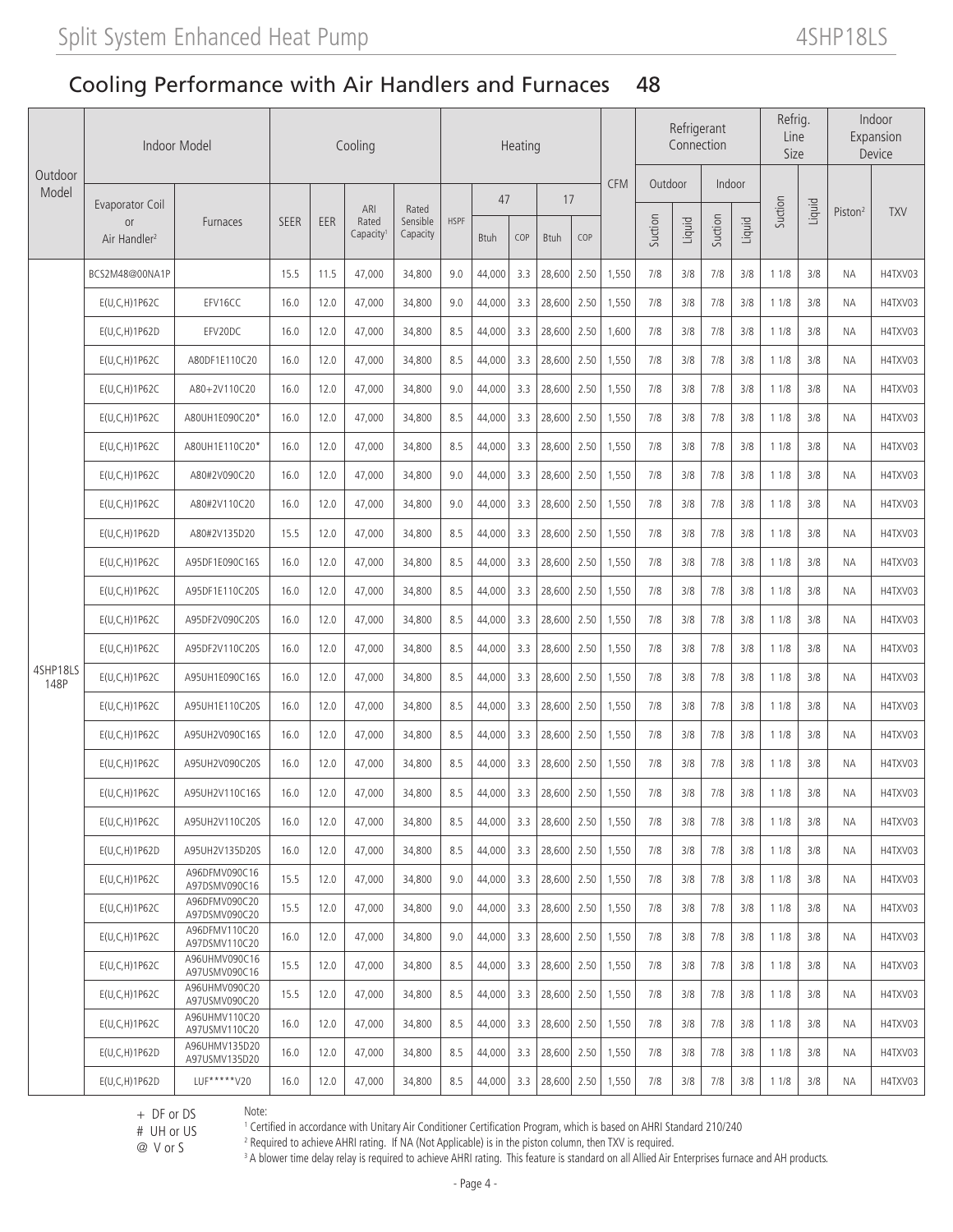# Cooling Performance with Air Handlers and Furnaces 60

|                  |                                | Indoor Model                   | Cooling     |      |                                |                      | Heating     |             |     |             |      |            | Refrigerant<br>Connection |        |         |        | Refrig.<br>Line<br>Size |        | Indoor<br>Expansion<br>Device |            |  |
|------------------|--------------------------------|--------------------------------|-------------|------|--------------------------------|----------------------|-------------|-------------|-----|-------------|------|------------|---------------------------|--------|---------|--------|-------------------------|--------|-------------------------------|------------|--|
| Outdoor<br>Model | Evaporator Coil                |                                |             |      | ARI                            | Rated                |             | 47          |     | 17          |      | <b>CFM</b> | Outdoor                   |        | Indoor  |        |                         |        |                               |            |  |
|                  | or<br>Air Handler <sup>2</sup> | <b>Furnaces</b>                | <b>SEER</b> | EER  | Rated<br>Capacity <sup>1</sup> | Sensible<br>Capacity | <b>HSPF</b> | <b>Btuh</b> | COP | <b>Btuh</b> | COP  |            | Suction                   | Liquid | Suction | Liquid | Suction                 | Liquid | Piston <sup>2</sup>           | <b>TXV</b> |  |
|                  | BCS2M60@00NA1P                 |                                | 15.5        | 11.0 | 56,000                         | 42,000               | 9.0         | 55,000      | 3.5 | 37,000      | 2.50 | 1,800      | 7/8                       | 3/8    | 7/8     | 3/8    | 11/8                    | 3/8    | <b>NA</b>                     | H4TXV03    |  |
|                  | E(U, C, H) 1P62C               | EFV16CC                        | 15.0        | 11.0 | 56,000                         | 42,000               | 9.0         | 55,000      | 3.5 | 37,000      | 2.50 | 1,800      | 7/8                       | 3/8    | 7/8     | 3/8    | 11/8                    | 3/8    | ΝA                            | H4TXV03    |  |
|                  | E(U, C, H) 1P62D               | EFV20DC                        | 15.0        | 11.0 | 56,000                         | 42,000               | 9.0         | 55,000      | 3.5 | 37,000      | 2.50 | 1,800      | 7/8                       | 3/8    | 7/8     | 3/8    | 11/8                    | 3/8    | <b>NA</b>                     | H4TXV03    |  |
|                  | E(U, C, H) 1P62C               | A80DF1E110C20                  | 15.0        | 11.0 | 56,000                         | 42,000               | 9.0         | 55,000      | 3.5 | 37,000      | 2.50 | 1,800      | 7/8                       | 3/8    | 7/8     | 3/8    | 11/8                    | 3/8    | <b>NA</b>                     | H4TXV03    |  |
|                  | E(U, C, H) 1P62C               | A80+2V110C20                   | 15.0        | 11.0 | 56,000                         | 42,000               | 9.0         | 55,000      | 3.5 | 37,000      | 2.50 | 1,800      | 7/8                       | 3/8    | 7/8     | 3/8    | 11/8                    | 3/8    | <b>NA</b>                     | H4TXV03    |  |
|                  | E(U, C, H) 1P62C               | A80UH1E090C20*                 | 15.0        | 11.0 | 56,000                         | 42,000               | 9.0         | 55,000      | 3.5 | 37,000      | 2.50 | 1,900      | 7/8                       | 3/8    | 7/8     | 3/8    | 11/8                    | 3/8    | ΝA                            | H4TXV03    |  |
|                  | E(U, C, H) 1P62C               | A80UH1E110C20*                 | 15.0        | 11.0 | 56,000                         | 42,000               | 9.0         | 55,000      | 3.5 | 37,000      | 2.50 | 1,900      | 7/8                       | 3/8    | 7/8     | 3/8    | 11/8                    | 3/8    | <b>NA</b>                     | H4TXV03    |  |
|                  | E(U,C,H)1P62D                  | A80UH1E135D20*                 | 14.5        | 11.0 | 56,000                         | 42,000               | 9.0         | 55,000      | 3.5 | 37,000      | 2.50 | 1,800      | 7/8                       | 3/8    | 7/8     | 3/8    | 11/8                    | 3/8    | <b>NA</b>                     | H4TXV03    |  |
|                  | E(U, C, H) 1P62C               | A80#2V090C20                   | 15.0        | 11.0 | 56,000                         | 42,000               | 9.0         | 55,000      | 3.5 | 37,000      | 2.50 | 1,800      | 7/8                       | 3/8    | 7/8     | 3/8    | 11/8                    | 3/8    | <b>NA</b>                     | H4TXV03    |  |
|                  | E(U, C, H) 1P62C               | A80#2V110C20                   | 15.0        | 11.0 | 56,000                         | 42,000               | 9.0         | 55,000      | 3.5 | 37,000      | 2.50 | 1,800      | 7/8                       | 3/8    | 7/8     | 3/8    | 11/8                    | 3/8    | ΝA                            | H4TXV03    |  |
|                  | E(U,C,H)1P62D                  | A80#2V135D20                   | 15.0        | 11.0 | 56,000                         | 42,000               | 9.0         | 55,000      | 3.5 | 37,000      | 2.50 | 1,800      | 7/8                       | 3/8    | 7/8     | 3/8    | 11/8                    | 3/8    | <b>NA</b>                     | H4TXV03    |  |
|                  | E(U, C, H) 1P62C               | A95DF1E110C20S                 | 15.0        | 11.0 | 56,000                         | 42,000               | 9.0         | 55,000      | 3.5 | 37,000      | 2.50 | 1,900      | 7/8                       | 3/8    | 7/8     | 3/8    | 11/8                    | 3/8    | ΝA                            | H4TXV03    |  |
| 4SHP18LS<br>160P | E(U, C, H) 1P62C               | A95DF2V090C20S                 | 15.0        | 11.0 | 56,000                         | 42,000               | 9.0         | 55,000      | 3.5 | 37,000      | 2.50 | 1,800      | 7/8                       | 3/8    | 7/8     | 3/8    | 11/8                    | 3/8    | <b>NA</b>                     | H4TXV03    |  |
|                  | E(U, C, H) 1P62C               | A95DF2V110C20S                 | 15.0        | 11.0 | 56,000                         | 42,000               | 9.0         | 55,000      | 3.5 | 37,000      | 2.50 | 1,800      | 7/8                       | 3/8    | 7/8     | 3/8    | 11/8                    | 3/8    | ΝA                            | H4TXV03    |  |
|                  | E(U, C, H) 1P62C               | A95UH1E110C20S                 | 15.0        | 11.0 | 56,000                         | 42,000               | 9.0         | 55,000      | 3.5 | 37,000      | 2.50 | 1,900      | 7/8                       | 3/8    | 7/8     | 3/8    | 11/8                    | 3/8    | <b>NA</b>                     | H4TXV03    |  |
|                  | E(U, C, H) 1P62D               | A95UH1E135D20S                 | 14.5        | 11.0 | 56,000                         | 42,000               | 9.0         | 55,000      | 3.5 | 37,000      | 2.50 | 1,800      | 7/8                       | 3/8    | 7/8     | 3/8    | 11/8                    | 3/8    | <b>NA</b>                     | H4TXV03    |  |
|                  | $E(U, C, H)$ 1P62C             | A95UH2V090C20S                 | 15.0        | 11.0 | 56,000                         | 42,000               | 9.0         | 55,000      | 3.5 | 37,000      | 2.50 | 1,800      | 7/8                       | 3/8    | 7/8     | 3/8    | 11/8                    | 3/8    | <b>NA</b>                     | H4TXV03    |  |
|                  | E(U, C, H) 1P62C               | A95UH2V110C20S                 | 15.0        | 11.0 | 56,000                         | 42,000               | 9.0         | 55,000      | 3.5 | 37,000      | 2.50 | 1,800      | 7/8                       | 3/8    | 7/8     | 3/8    | 11/8                    | 3/8    | ΝA                            | H4TXV03    |  |
|                  | E(U,C,H)1P62D                  | A95UH2V135D20S                 | 14.5        | 11.0 | 56,000                         | 42,000               | 9.0         | 55,000      | 3.5 | 37,000      | 2.50 | 1,800      | 7/8                       | 3/8    | 7/8     | 3/8    | 11/8                    | 3/8    | <b>NA</b>                     | H4TXV03    |  |
|                  | E(U, C, H) 1P62C               | A96DFMV090C20<br>A97DSMV090C20 | 15.0        | 11.0 | 56,000                         | 42,000               | 9.0         | 55,000      | 3.5 | 37,000      | 2.50 | 1,800      | 7/8                       | 3/8    | 7/8     | 3/8    | 11/8                    | 3/8    | ΝA                            | H4TXV03    |  |
|                  | E(U, C, H) 1P62C               | A96DFMV110C20<br>A97DSMV110C20 | 15.0        | 11.0 | 56,000                         | 42,000               | 9.0         | 55,000      | 3.5 | 37,000      | 2.50 | 1,800      | 7/8                       | 3/8    | 7/8     | 3/8    | 11/8                    | 3/8    | NА                            | H4TXV03    |  |
|                  | E(U, C, H) 1P62C               | A96UHMV090C20<br>A97USMV090C20 | 15.0        | 11.0 | 56,000                         | 42,000               | 9.0         | 55,000      | 3.5 | 37,000      | 2.50 | 1,800      | 7/8                       | 3/8    | 7/8     | 3/8    | 11/8                    | 3/8    | ΝA                            | H4TXV03    |  |
|                  | E(U, C, H) 1P62C               | A96UHMV110C20<br>A97USMV110C20 | 15.0        | 11.0 | 56,000                         | 42,000               | 9.0         | 55,000      | 3.5 | 37,000      | 2.50 | 1,800      | 7/8                       | 3/8    | 7/8     | 3/8    | 11/8                    | 3/8    | ΝA                            | H4TXV03    |  |
|                  | E(U,C,H)1P62D                  | A96UHMV135D20<br>A97USMV135D20 | 15.0        | 11.0 | 56,000                         | 42,000               | 9.0         | 55,000      | 3.5 | 37,000      | 2.50 | 1,800      | 7/8                       | 3/8    | 7/8     | 3/8    | 11/8                    | 3/8    | ΝA                            | H4TXV03    |  |
|                  | E(U,C,H)1P62D                  | LUF*****V20                    | 14.0        | 11.0 | 56,000                         | 42,000               | 9.0         | 56,000      | 3.5 | 37,000      | 2.50 | 1,800      | 7/8                       | 3/8    | 7/8     | 3/8    | 11/8                    | 3/8    | ΝA                            | H4TXV03    |  |

+ DF or DS

Note:

# UH or US @ V or S

1996.<br>1 Certified in accordance with Unitary Air Conditioner Certification Program, which is based on AHRI Standard 210/240<br>2 Required to achieve AHRI rating 15 NA (Not Applicable) is in the piston column, then TXV is requ

<sup>2</sup> Required to achieve AHRI rating. If NA (Not Applicable) is in the piston column, then TXV is required.

<sup>3</sup> A blower time delay relay is required to achieve AHRI rating. This feature is standard on all Allied Air Enterprises furnace and AH products.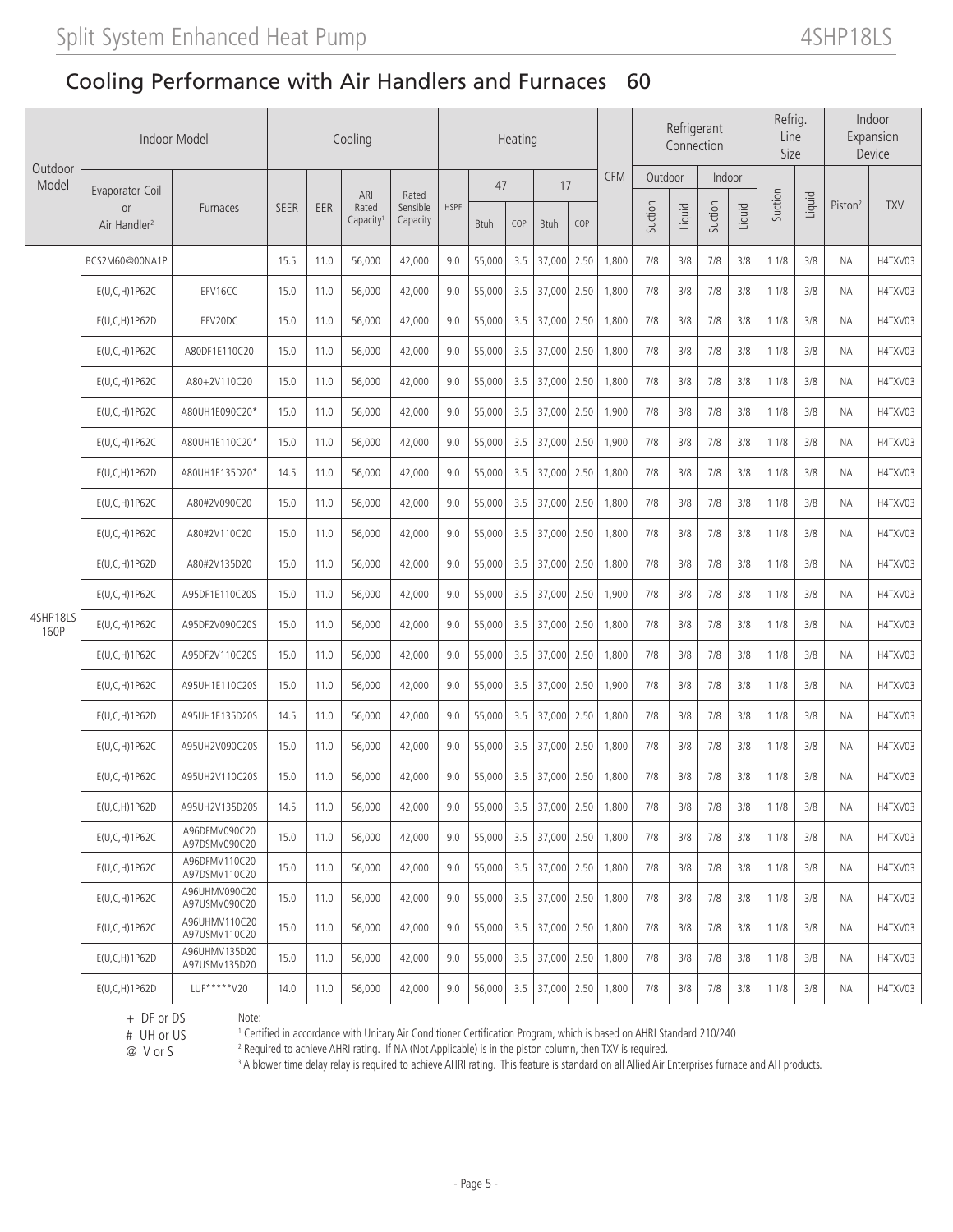# Cooling Performance Extended Ratings

|                |                      | Indoor      |             |     |    |             |     |    | Outdoor Temp - DB°F |     |    |             |     |    |                                                                                                             |     |    |
|----------------|----------------------|-------------|-------------|-----|----|-------------|-----|----|---------------------|-----|----|-------------|-----|----|-------------------------------------------------------------------------------------------------------------|-----|----|
| Outdoor        | Indoor               | Temp        |             | 65  |    |             | 82  |    |                     | 95  |    | 105         |     |    |                                                                                                             | 115 |    |
| Model          | Model                | DB/WB<br>°F | <b>Btuh</b> | S/T | kW | <b>Btuh</b> | S/T | kW | <b>Btuh</b>         | S/T | kW | <b>Btuh</b> | S/T | kW | <b>Btuh</b>                                                                                                 | S/T | kW |
|                |                      | 85/72       |             |     |    |             |     |    |                     |     |    |             |     |    | 32,900   .68   1.34   30,200   .70   1.64   28,100   .72   1.87   26,500   .73   2.04   24,900   .74   2.22 |     |    |
| 4SHP18LS124P-1 | EC1P49C+EVF16        | 80/67       |             |     |    |             |     |    |                     |     |    |             |     |    | 30,200 .76 1.31 27,700 .77 1.61 25,800 .78 1.84 24,300 .79 2.02 22,900 .80 2.19                             |     |    |
|                |                      | 75/63       |             |     |    |             |     |    |                     |     |    |             |     |    | 28,500 .79 1.29 25,900 .79 1.59 23,900 .79 1.82 22,400 .79 2.00 20,800 .79 2.17                             |     |    |
|                |                      | 85/72       |             |     |    |             |     |    |                     |     |    |             |     |    | 46,500 .65 2.10 43,200 .67 2.54 40,700 .69 2.88 38,800 .70 3.14 36,900 .72 3.41                             |     |    |
| 4SHP18LS136P-1 | BCS2M48V<br>BCS2M48S | 80/67       |             |     |    |             |     |    |                     |     |    |             |     |    | 42,800   .73   2.06   39,700   .74   2.50   37,400   .75   2.84   35,600   .76   3.10   33,800   .77   3.36 |     |    |
|                |                      | 75/63       |             |     |    |             |     |    |                     |     |    |             |     |    | 40,400   .76   2.03   37,100   .76   2.47   34,600   .76   2.81   32,700   .76   3.07   30,800   .76   3.33 |     |    |
|                |                      | 85/72       |             |     |    |             |     |    |                     |     |    |             |     |    | 61,400 .64 3.01 55,900 .67 3.55 51,700 .70 3.96 48,500 .72 4.27 45,200 .74 4.59                             |     |    |
| 4SHP18LS148P1  | BCS2M48V<br>BCS2M48S | 80/67       |             |     |    |             |     |    |                     |     |    |             |     |    | 56,400 .71 2.95 51,300 .74 3.49 47,500 .76 3.90 44,500 .78 4.22 41,500 .79 4.53                             |     |    |
|                |                      | 75/63       |             |     |    |             |     |    |                     |     |    |             |     |    | 53,400 .75 2.91 47,900 .76 3.45 44,000 .77 3.86 41,000 .78 4.17 38,000 .79 4.49                             |     |    |
|                |                      | 85/72       |             |     |    |             |     |    |                     |     |    |             |     |    | 72,600 .62 3.85 66,600 .64 4.60 62,000 .66 5.17 58,500 .67 5.60 54,900 .69 6.04                             |     |    |
| 4SHP18 LS160P1 | BCS2M60V<br>BCS2M60S | 80/67       |             |     |    |             |     |    |                     |     |    |             |     |    | 66,800   .70   3.77   61,200   .71   4.52   56,900   .72   5.00   53,700   .73   5.53   50,400   .74   5.97 |     |    |
|                |                      | 75/63       |             |     |    |             |     |    |                     |     |    |             |     |    | 62,900   .73   3.72   57,100   .73   4.47   52,700   .73   5.03   49,300   .73   5.47   45,900   .73   5.91 |     |    |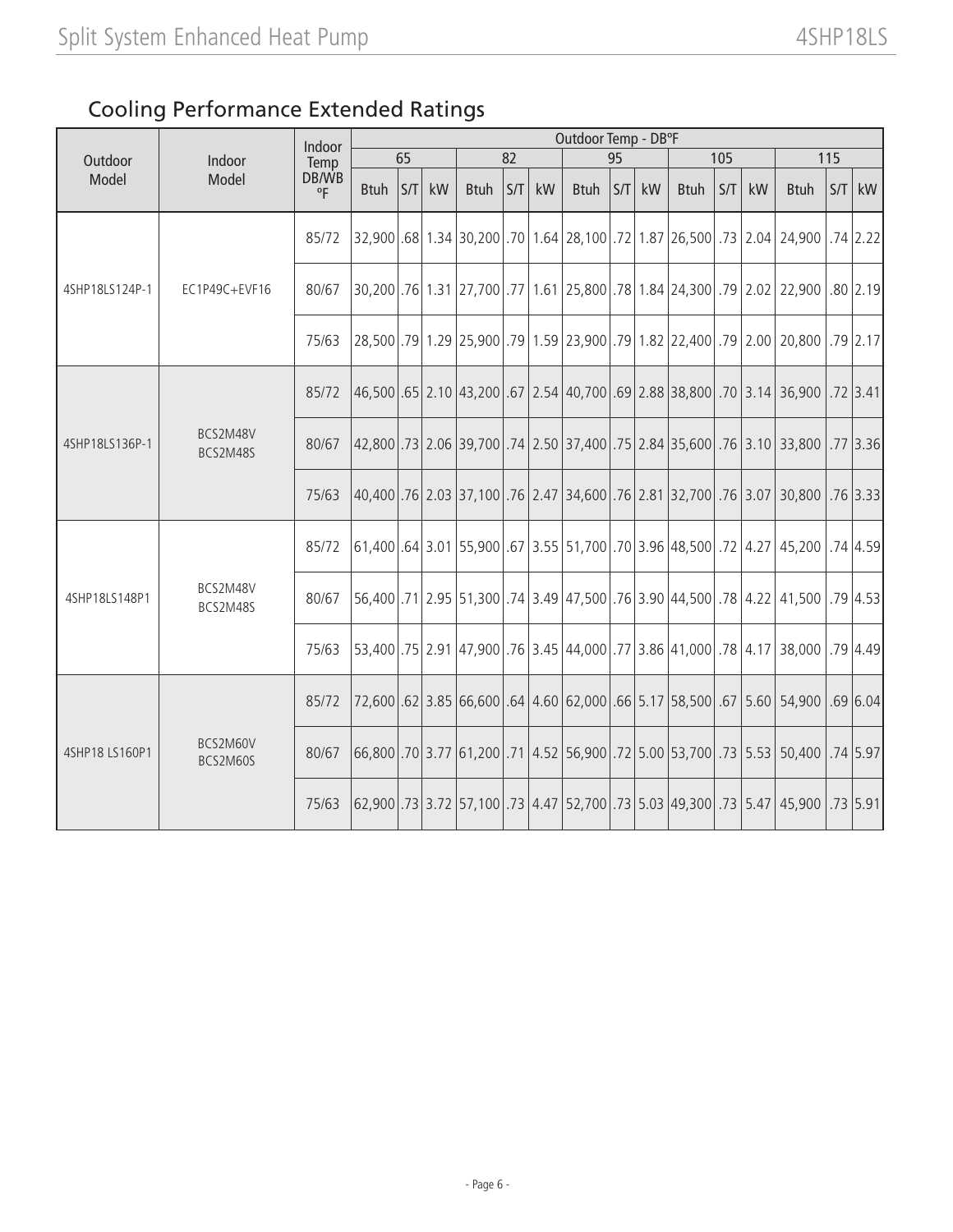# Heating Performance Extended Ratings

|                  |                      |             |     |    |             |       |    | Outdoor Temp - DB/WB °F                                                                                                                                                                                           |       |    |             |       |    |             |       |    |
|------------------|----------------------|-------------|-----|----|-------------|-------|----|-------------------------------------------------------------------------------------------------------------------------------------------------------------------------------------------------------------------|-------|----|-------------|-------|----|-------------|-------|----|
| Outdoor<br>Model | Indoor<br>Model      |             | 0/0 |    |             | 17/15 |    |                                                                                                                                                                                                                   | 35/33 |    |             | 47/43 |    |             | 62/56 |    |
|                  |                      | <b>Btuh</b> | S/T | kW | <b>Btuh</b> | S/T   | kW | <b>Btuh</b>                                                                                                                                                                                                       | S/T   | kW | <b>Btuh</b> | S/T   | kW | <b>Btuh</b> | S/T   | kW |
| 4SHP18LS124P-1   | EC1P49C+EVF16        |             |     |    |             |       |    | 7,800   1.84   1.40   14,000   2.71   1.51   20,400   3.63   1.63   24,700   4.24   1.71   30,100   5.01   1.81                                                                                                   |       |    |             |       |    |             |       |    |
| 4SHP18LS136P-1   | BCS2M48V<br>BCS2M48S |             |     |    |             |       |    | 14,500 2.26  2.17  22,300 2.72  2.39  30,500  3.21  2.62  36,000  3.53  2.77  42,800  3.94  2.96                                                                                                                  |       |    |             |       |    |             |       |    |
| 4SHP18LS148P-1   | BCS2M48V<br>BCS2M48S |             |     |    |             |       |    | 20,000 2.11  3.00  29,400 2.59  3.34  39,500  3.09  3.70  46,200  3.43  3.94   54,500   3.85   4.24                                                                                                               |       |    |             |       |    |             |       |    |
| 4SHP18 LS160P-1  | BCS2M60V<br>BCS2M60S |             |     |    |             |       |    | $\left  \frac{24,900}{1.95} \right $ 4.06 $\left  \frac{36,700}{2.35} \right $ 4.59 $\left  \frac{49,100}{2.77} \right $ 5.15 $\left  \frac{57,500}{3.05} \right $ 5.53 $\left  \frac{67,900}{3.40} \right $ 6.00 |       |    |             |       |    |             |       |    |

# Accessories

| <b>Kit Number</b> | <b>Description</b>             | Used with                    |
|-------------------|--------------------------------|------------------------------|
| 45F08             | Compressor Low Ambient Cut-Off | All 4SHP18LS's               |
| 93G35             | Freezestat (3/8" & 5/8")       | All 4SHP18 LS's              |
| 10J42             | Hard Start Kit                 | 4SHP18LS 24-36               |
| 81J69             | Hard Start Kit                 | 4SHP18LS 48-60               |
| 54M89             | Low Ambient Kit                | All 4SHP18LS's               |
| ASTAT503          | <b>Outdoor Thermostat</b>      | All 4SHP18LS's               |
| ADFSTAT504        | Discharge Tempering Thermostat | All 4SHP18LS's               |
| 1.851363          | TXV Kit H4TXV01                | 4SHP18LS 24-36               |
| 1.851365          | TXV Kit H4TXV03                | 4SHP18LS 48-60               |
| 85W66             | Relay Kit - Constant Torque    | All Constant Torque Furnaces |